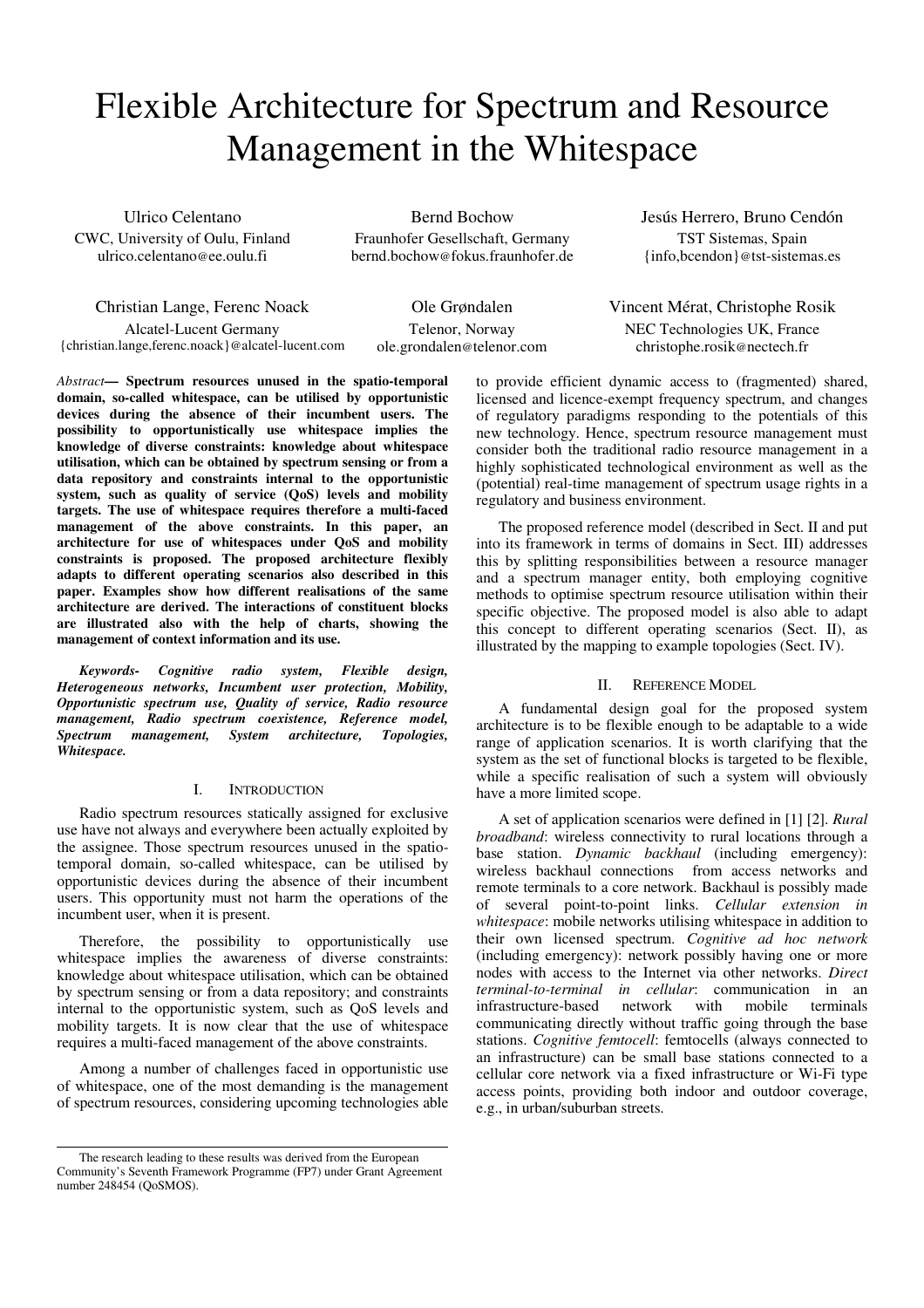As outlined in the introduction, the opportunistic use of whitespace sets challenges from different perspectives. Moreover, the target is a flexible functional architecture able to cover diverse scenarios. To comply with such multi-faced requirements [3], several functional blocks have been defined and their relations captured in a reference model. The proposed reference model consists of the main functional blocks depicted in Figure 1.



Figure 1. The proposed reference model.

The cognitive manager for spectrum management (CM-SM) is responsible for the management of the information concerning the use of the whitespaces and represented by the spectrum portfolio, discussed in more detail in Sect. V. In particular, the spectrum portfolio includes the constraints set by the regulator and other possible policies. This block manages the information supported by the common portfolio repository (PF) and the regulations and policies repositories (RP) and provides it to the cognitive manager for resource management (CM-RM) block described here below. For the reasons that will be explained in Sects. III and IV, the CM-SM functionalities are split into a portion dedicated to access the repositories (CM-SM REP), the localised version of the relevant context (CM-SM LOC) and the macro-block in charge of selection or spectrum portions and related functionalities (CM-SM SEL).

The CM-RM is responsible for the resource control and its usage and is also correspondingly split into CM-RM RC and CM-RM RU macro-blocks [4]. The CM-RM decides on the operating parameters of network devices, based on QoS and mobility constraints and according to the spectral environment defined by the spectrum portfolio. The CM-RM also ensures the protection of incumbent users by controlling the spectrum sensing to be done in the operating channels [5] in order to be able to timely vacate the operating channel upon an incumbent appearance. The CM-RM therefore identifies reserve or backup channels needed to maintain QoS of the opportunistic users. Finally, the CM-RM provides the CM-SM with usage and performance reports. CM-SM and its interaction with CM-RM will be further discussed in Sect. V.

The spectrum sensing (SS) block has the responsibility of controlling the spectrum sensing process. The sensing can be done either locally at a node or in a distributed way. The selection of the the most appropriate sensing technique and of the sensing parameters (sensing time, order of the channels to be sensed, etc.) is done with the objective to comply with detection requirements and to minimise the load on the system. The SS can be split into a macro-block in charge of controlling the spectrum sensor (CTL) and another in charge of the management of the sensing process, including the related decisions on spectrum occupation (MGT).

The frequency agile transceiver (TRX) block includes the baseband processing for data transmission and the modules used to perform the sensing tasks requested by the SS.

The adaptation layer (AL) is responsible for abstracting the heterogeneity of radio access technologies (RATs) and to facilitate the communication between remote entities. The AL will be discussed in more detail in Sect. VI.

Figure 1 shows the interfaces to external entities namely the user application (APPL), which expresses its QoS requirements to the CM-RM and whose transmissions are managed by the CM-RM, and the core network management (CN MGT), present only in scenarios in which a core network (CN) exists, allows integrating the proposed system into an operator's CN.

Key procedures for a system opportunistically operating in whitespaces under QoS and mobility constraints include spectrum portfolio management, resource management, transceiver measurement reporting and spectrum sensing as well as incumbent user protection, base station and terminal reconfiguration. Some of these procedures, showing the interaction between the functional blocks constituting the reference model, are presented in the following sections.

## III. THE COGNITIVE AND TOPOLOGICAL DOMAINS

One of the peculiarities of the proposed architecture is the distinction of cognitive functions under two cognitive domains, the resource management (RM) and the spectrum management (SM) domains. Moreover, four topological domains are identified in correspondence with the relevant network entities. The *terminal domain* covers entities at the wireless border, therefore user equipment (UE) and base station (BS) (in a centralised, e.g., cellular case), or mobile terminal (MT), with gateway (GW) (in distributed, e.g., ad hoc network case). The *networking domain* corresponds to the control of devices belonging to a network, i.e., the cell or network, respectively. The *coordination domain* is the place where the coordination of neighbouring and related networks takes place and. It corresponds to the CN in a centralised example. More generally, it is present in hierarchical networks, but in a flat, distributed network its role may be limited. The *coexistence domain* includes the entities responsible for larger-scale coexistence. Specifically, this concerns the common portfolio and the regulatory and policies repositories. Issues concerning the coexistence domain will be discussed in Sect. VII.

The proposed reference model described in this paper shares some similarities with the architectures of some current and upcoming standards, the most relevant being the ones originating from the Reconfigurable Radio Systems technical committee of the European Telecommunications Standards Institute (ETSI RRS) [6] [7] and the IEEE P1900.4 architecture specified under the Standards Coordinating Committee 41 (SCC41) [9] [10]. Also related is IEEE 802.19.1 proposal within IEEE 802 wireless coexistence working group.

Figure 2 illustrates a comparison of the scopes of the functional blocks of the proposed model with the aforementioned proposals. There is no exact correspondence of CM-RM and CM-SM scopes, although roughly CM-RM corresponds to configuration control module (CCM) plus joint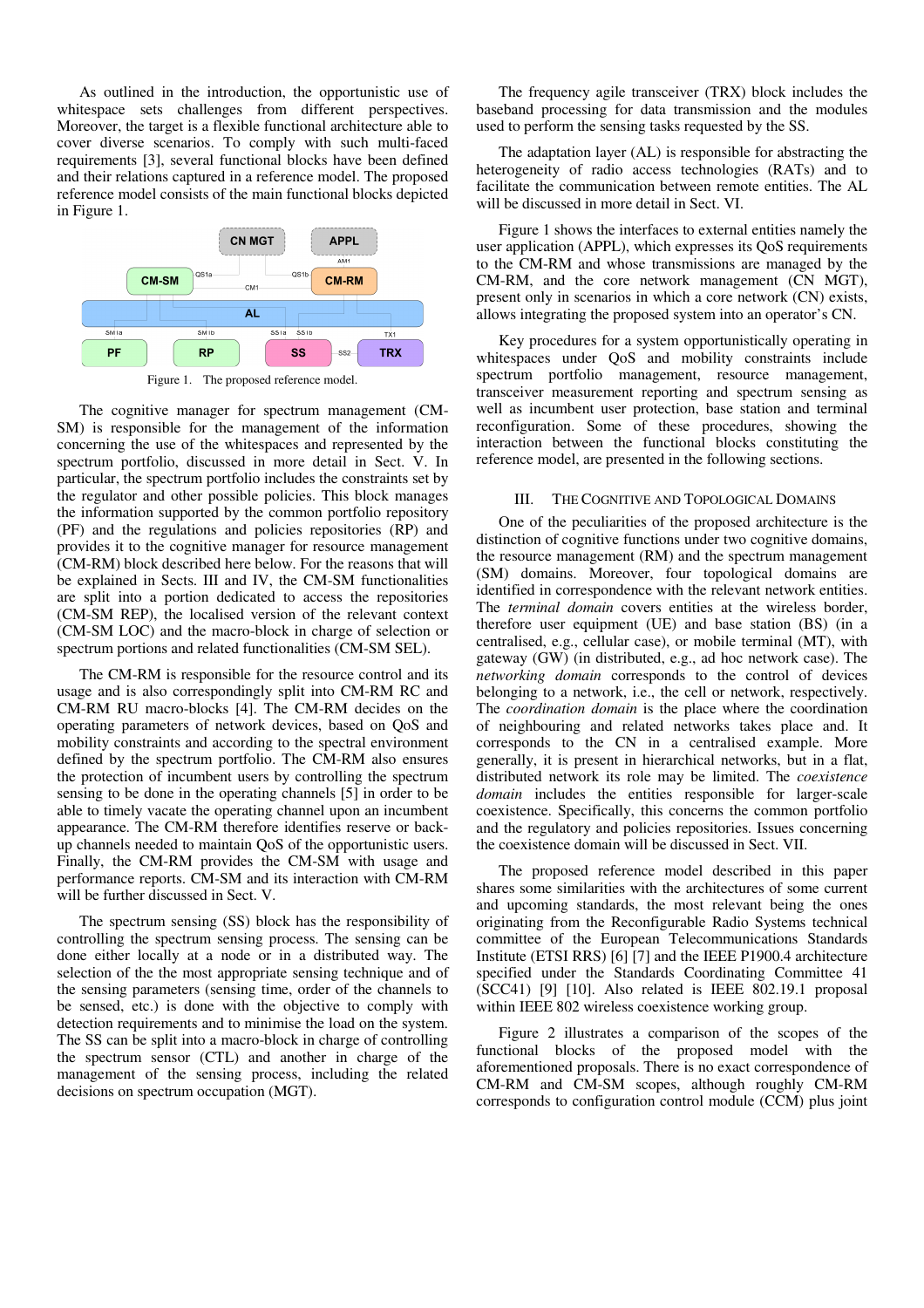radio resource management (JRRM) of ETSI RRS and correspondingly to terminal reconfiguration manager, reconfiguration controller and measurement collector (TRM, TRC and TMC) and its network and radio access network (RAN) counterparts (NRM, RRC and RMC) of IEEE P1900.4, or coexistence enabler (CE) of IEEE802.19.1. Also, services and functionalities provided by the CM-SM approximately map dynamic spectrum management (DSM) plus dynamic selforganising network planning and management (DSONPM) of ETSI RRS, and operator spectrum manager (OSM) of IEEE P1900.4, or coexistence discovery and information server (CDIS) of IEEE802.19.1, with coexistence manager (CM) across both CM-RM and CM-SM. The IEEE P1900.4a for whitespace operation [10] includes a cognitive base station RM, CBSRM (with CBSRC and CBSMC) and a whitespace manager (WSM), equivalent to NRM and OSM, respectively, of IEEE P1900.4, but tailored for whitespace operation. Figure 2 reports also the corresponding topological domains. The topology mapping for ETSI RRS is for 3GPP LTE [6].



Figure 2. Comparison of scopes of functional blocks of proposed architecture with, from left to right, ETSI RRS, IEEE P1900.4, and 802.19.1.

ETSI RRS and IEEE P1900.4 architectures have been specified with in mind primarily specific applications. The former mainly targeted to centrally controlled systems [6] [7] [8] (although within its scope fall also emergency and defence systems [7] [8]), whereas the latter envisages partial distributed control [9]. This is reflected by the fact that the blocks of those architectures either act at both terminal and network side (as with JRRM and CCM of ETSI RRS [6] [8]), or although assigned to a specific network device, the associated functionalities actually belong to more topological domains (e.g., the TRM of IEEE P1900.4 covering both terminal and networking [9] domain as defined here).

One target of the proposed functional architecture, achieved through its organisation over the previously defined topological domains, is to allow a clean mapping of the same architecture onto different topologies. This is illustrated in the following Sect. IV for two example, but relevant, topologies.

### IV. TOPOLOGY MAPPING

The proposed reference model is intended to address the needs of a wide range of scenarios (see Sect. II). Depending on the scenario, the functionalities of a block are properly assigned to the different network nodes (mobile terminal, base station, gateway, etc.), possibly limiting its scope to match the scenario. For the sake of simplicity, the possible scenarios listed in Sect. II are abstracted in this section including only the most relevant characteristics. In particular, they will have either a centralised or a distributed resource control.

To illustrate how all the entities of the proposed reference model map to different topologies, two examples, depicted in Figures 3 and 4, are considered: a) centralised resource control with centralised collaborative or cooperative spectrum sensing (which could represent a cellular scenario); b) distributed resource control with local spectrum sensing (possibly corresponding to an ad hoc network).



Figure 3. Centralised resource control with centralised sensing.

In the first example case represented in Figure 3, the resource allocation is centrally controlled. Therefore, the resource control block (RC) is located at the BS. The CM-RM at the BS needs to interface the CM-SM (for example to get the spectrum portfolio). The inputs to build the portfolio, such as regulations, policies, etc., are gathered at the CN, for example from the Internet, through an AL at coordination domain that enables technology-agnostic access to those structures (see Sect.VII). In Figure 3, the spectrum sensing is centralised and uses inputs coming from scattered sensors, for example the UEs. The spectrum sensors (in the terminal domain) provide their measurements to the SS management block (SS MGT in the network domain), which also performs data fusion and generates the sensing decision at the BS. The sensing decision is then delivered to all the involved CM-RM entities. These operating spectrum sensing results may be exploited also for portfolio updates. Therefore, the AL at networking domain may dispatch those results also to the CM-SM (see Sect. VII).

In the second example case, depicted in Figure 4, the resource control is distributed and is done at all the peer devices, all having a CM-RM RC block at networking domain. This implies that they all need to interface the core CM-SM, through the entities at the network domain. However, not necessarily all peers have access to the information needed to manage the portfolio, which is located also in this example in the Internet. Indeed, it may be not efficient to have all peers acting as gateway, but some controlled duplication may be beneficial for robustness. Therefore, one or more network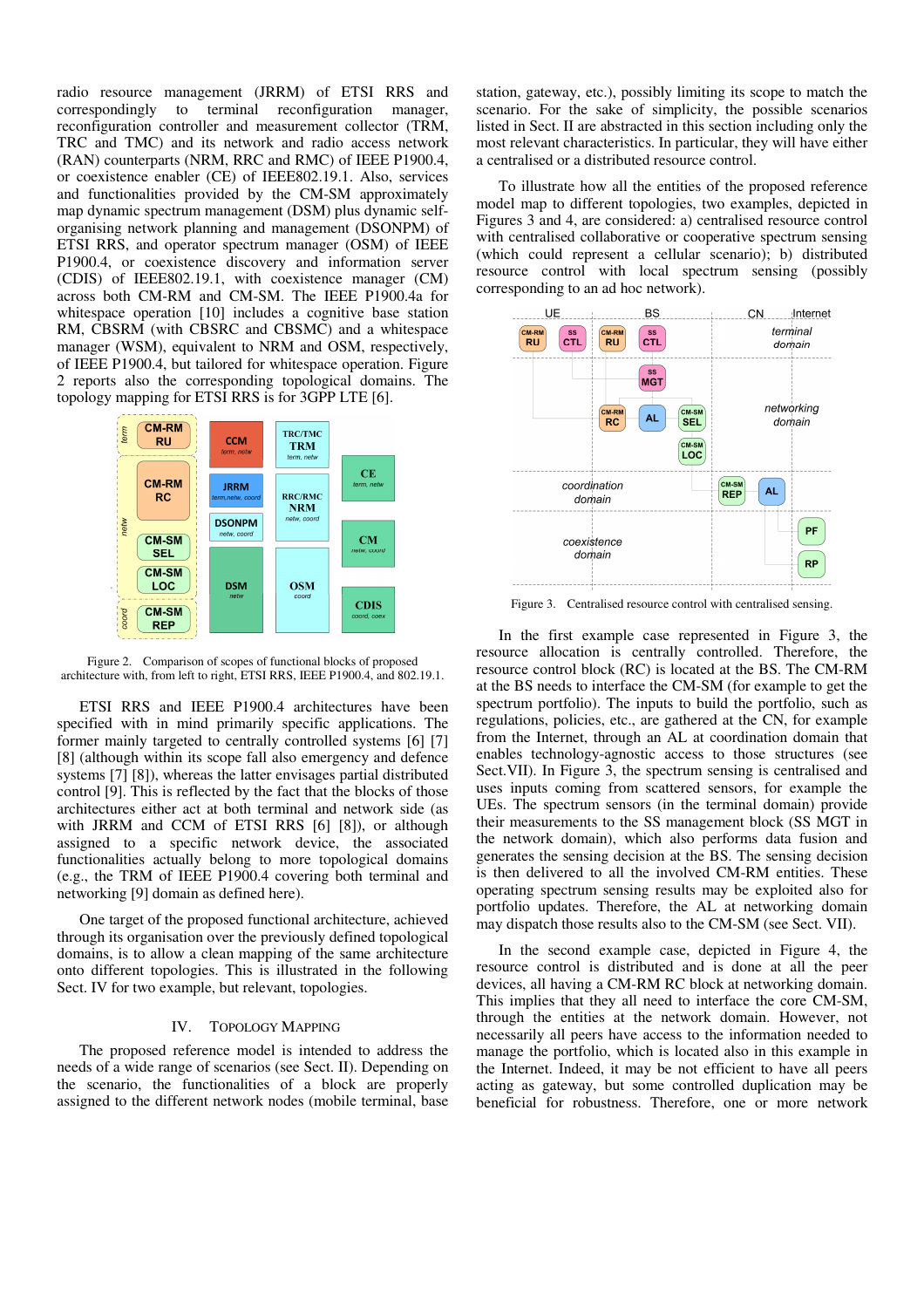devices are elected as the gateway for the CM-SM information, supported by the LOC and REP entities. Those GW devices have therefore also the core CM-SM (portfolio deployment, see Sect. V), residing again in the coordination domain.



Figure 4. Distributed resource control with local sensing.

# V. INTERACTION BETWEEN COGNITIVE DOMAINS

The interaction between the CM-RM and the CM-SM is described by the exchange of spectrum portfolios, with the CM-RM requesting a portfolio to satisfy service demands and the CM-SM responding by providing a portfolio satisfying also other constraints such as regulatory, or due to location. A spectrum portfolio is considered a descriptive data structure, a set of frequency spectrum blocks and, if applicable, additional information, such as usage policies, key quality indicators, etc. The basic information flow is shown in Figure 5.



Figure 5. CM-RM requesting a spectrum portfolio.

In order to deploy (create/modify and distribute) a spectrum portfolio, the CM-SM is assisted by the portfolio repository, keeping track on spectrum already deployed or still available. The most straightforward realisation of a spectrum repository is in a database, but may also interface with geolocation databases or distributed spectrum sensing infrastructures. Clearly, the initial set of spectrum portfolios in this process must have been handed to the CM-SM in an allotment, auction or (potentially real-time) spectrum trading or sharing process. Here, it can be safely assumed that frequency spectrum blocks and related policies are provided by a regulatory authority.

The CM-SM is considered as a distributed entity where instances can be associated with stakeholders such as regulatory authority, spectrum provider (or otherwise the temporary owner of spectrum usage rights), operator (or otherwise the distributor and user of spectrum usage rights) for example. All changes to a deployed portfolio requested by a CM-RM may need to propagate through the various stakeholders' domains until, for example, a CM-RM's request for an increased amount of spectrum can be satisfied. Figure 6 outlines this example summarising the information flow as initiated by the sensor indicating detection of an incumbent (see also [4]). After instructing the transceiver to evade from frequency bands affected by the incumbent, the CM-RM requests a new or extended portfolio, potentially causing the CM-SM in the operator's domain to request in turn an extension to its portfolios in use from a spectrum provider, if it is not in a position to satisfy the CM-RM's request. After receiving new spectrum from the CM-SM in the spectrum provider's domain, the operator's CM-SM deploys a new or updated portfolio and revokes the earlier deployed portfolio.



Figure 6. CM-RM requesting a change of the spectrum portfolio deployed in reaction of incumbent detection.

In extension to the information flow depicted by Figure 6, the operator's CM-SM may decide to forward information upon incumbent activity, along with measurement reports, across stakeholders' domains, potentially up to the regulatory authority, enabling the optimisation of spectrum utilisation through future spectrum assignment procedures.

In an ad hoc network scenario, the above domains collapses and the node serving as CM-SM (see Figure 4) may be for example selected as those having the most recent information about spectrum portfolios obtained from other stakeholders.

#### VI. TRANSCEIVER RECONFIGURATION

A cognitive radio system operating in whitespace requires the ability to dynamically react, e.g., due to incumbent user detection (see Sect. V). As a consequence, an opportunistic device may have to configure its transceiver subsystem to meet the spectral needs and constraints. For an example cellular scenario, the message sequence chart presented in Figure 7 depicts the message flow between entities involved in the reconfiguration of a base station.

Different external and internal causes can trigger the reconfiguration process. An external trigger can be a policy enforcement (spectrum portfolio update) initiated by the CM-SM at CN side. An internal trigger can be an indication message from the own transceiver with new link measurements, or spectrum sensing measurements. The controlling CM-RM analyses the measurements and is able to make a decision about reconfiguration. An important step, before reconfiguration is to inform all affected terminals MTs about the upcoming action.

Contextually with the reconfiguration, the CM-RM informs relevant entities (e.g., a CN-MGT) about the new configuration and also indicates to the CM-SM the new used spectrum,